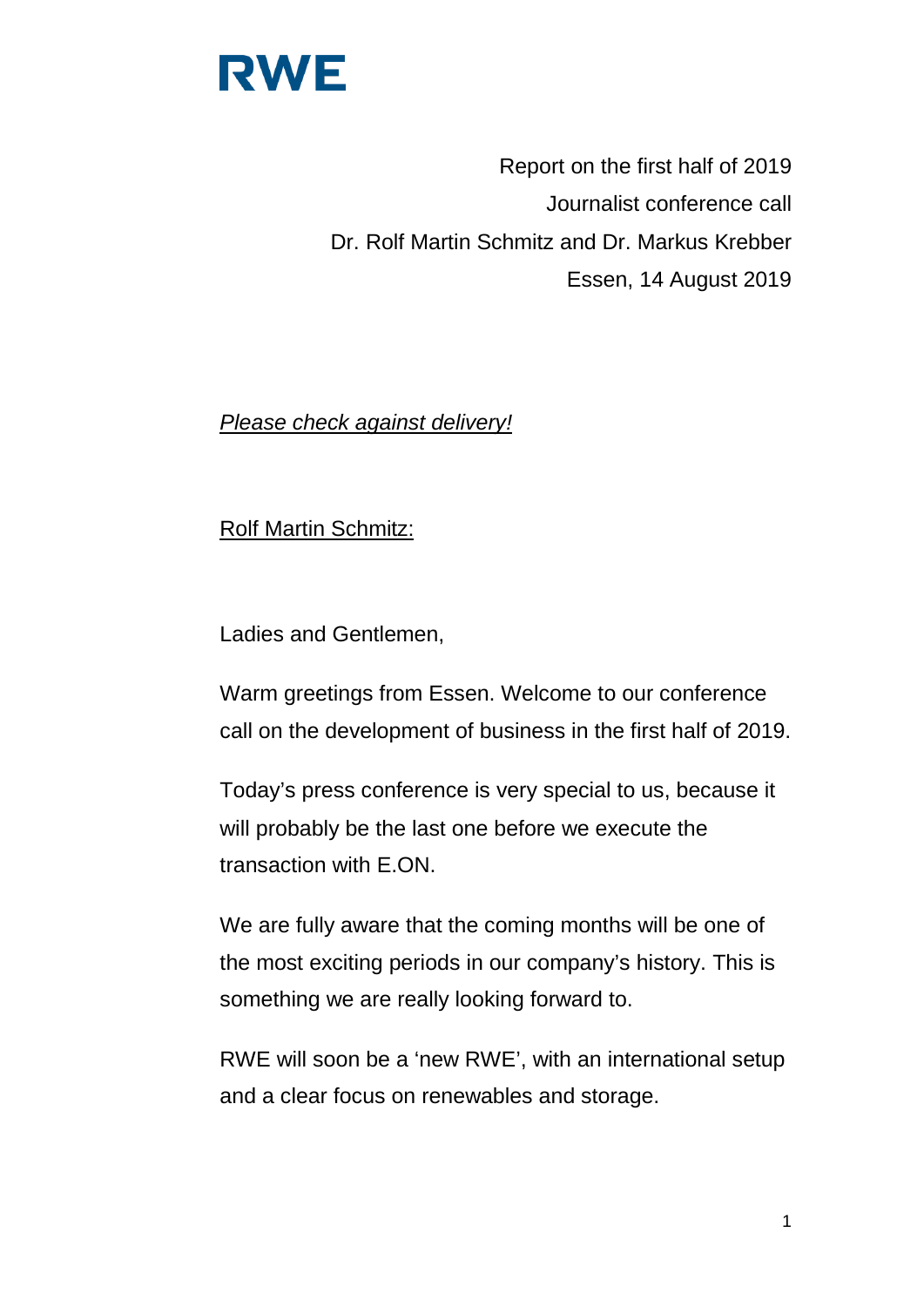We will be a strong company, ranking among the world's leading green energy producers. We will hit the ground running as the world number two in offshore wind.

The transaction is running in parallel to our operating activities, both of which demand our utmost concentration and dedication. I am proud that we are doing such a great job of this as a team at RWE.

Our positive sentiment is reinforced by the earnings achieved by our operating activities. We exceeded our ambitious goals for the first half of the year. My colleague Markus Krebber will go through the results in detail.

But before he does this, let me give you a brief overview of the key figures.

In view of the development of business in the first six months of 2019, two weeks ago we informed the public that we raised our earnings forecast for the full year. We now expect 'RWE stand-alone' to achieve adjusted EBITDA, in other words earnings before interest, taxes, depreciation and amortisation, of between 1.4 billion and 1.7 billion euros.

Our previous outlook envisaged 1.2 billion to 1.5 billion euros.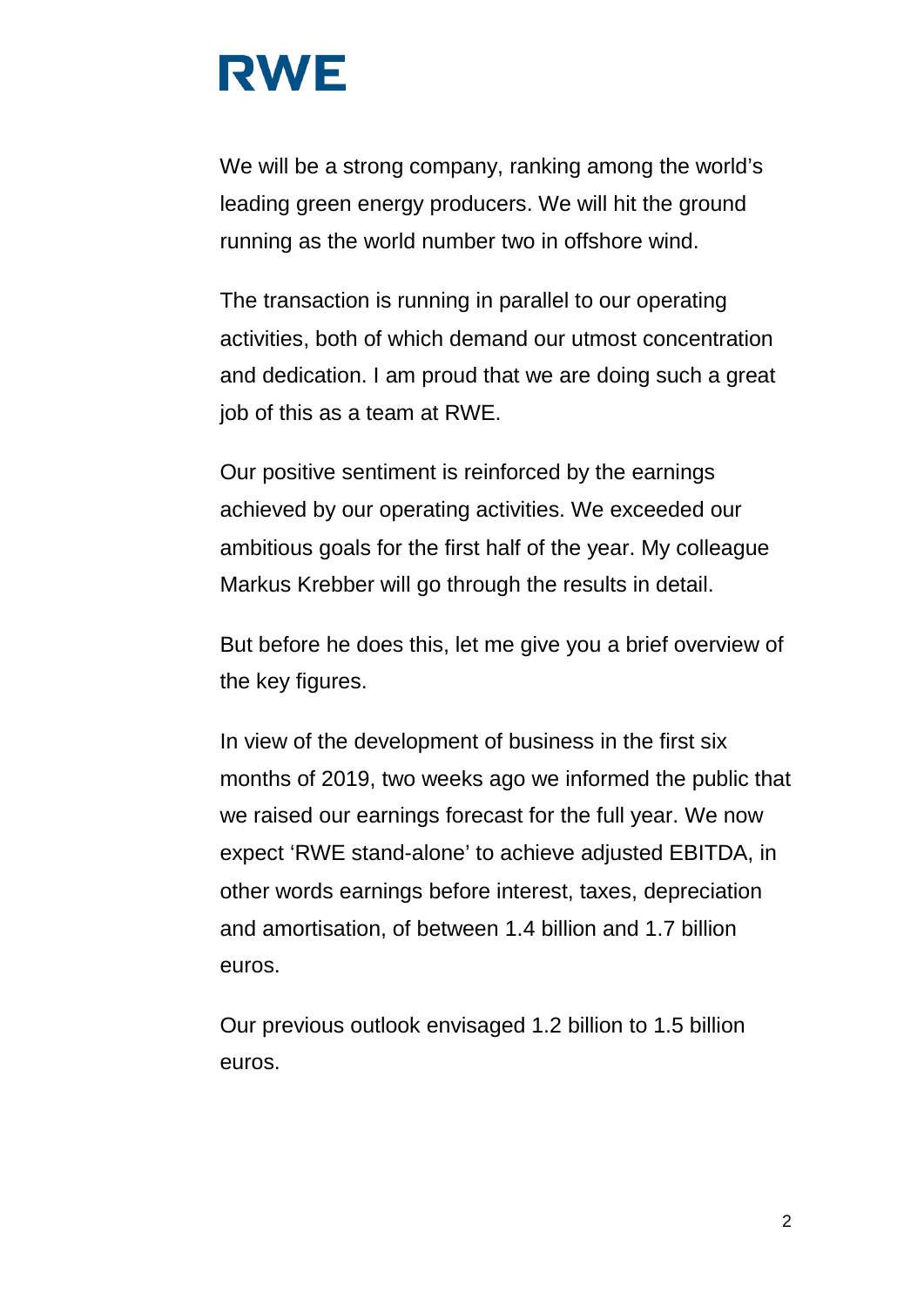Accordingly, adjusted net income should come in between 500 million and 800 million euros, as opposed to our previous forecast of 300 million to 600 million euros.

The main reason for the improved outlook was the energy trading business, which Markus will comment on in more detail shortly.

The raised forecast supports our goal of paying a dividend of 80 cents per share for 2019.

Adjusted EBITDA recorded for 'RWE stand-alone' by the end of the first half of the year amounted to 1.4 billion euros compared to 1.1 billion euros in the same period in 2018.

Adjusted net income totalled 914 million euros as opposed to 683 million euros in the first six months of 2018.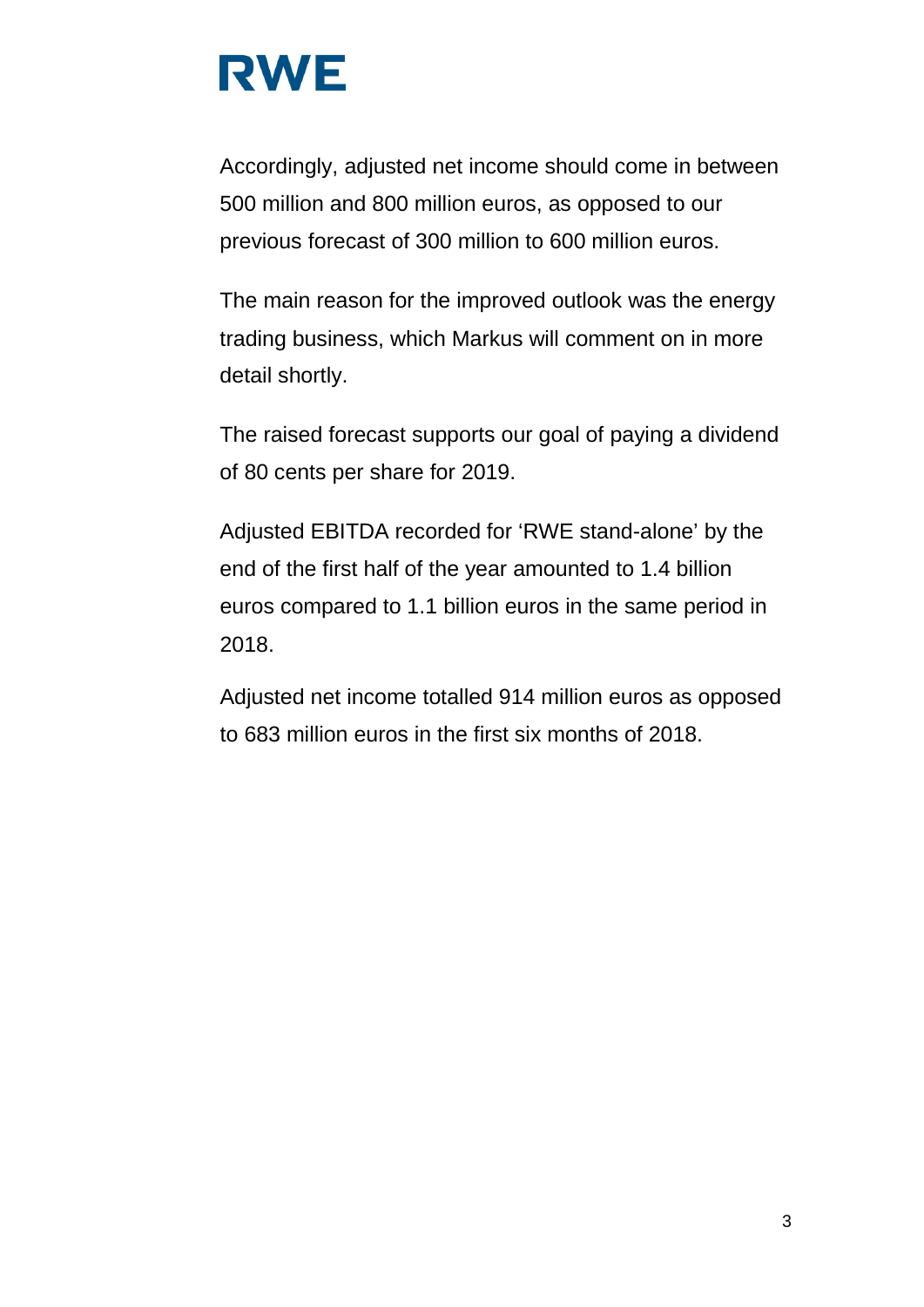

Ladies and Gentlemen,

We are on track in operating terms. And as far as our transaction with E.ON is concerned, we at RWE are ready to go.

- The framework for RWE Renewables has been defined.
- The management team has been chosen.
- The integration of the employees joining us from E.ON and innogy has been prepared as far as we can under competition law.

So, you see, the 'new RWE' has been gaining momentum for a long time now. This is a consequence of the rules that we established when agreeing the transaction. Irrespective of the timing of the deal's legal execution, we have been entitled to the economic value added by the transferred assets since 1 January 2018. We are making the investments and we are covering the costs.

Therefore, all of the renewable energy operations run by E.ON and innogy have been paying into the 'new RWE' for one-and-a-half years.

The positive development displayed by our future business in the last few months can be traced back to attractive projects. Since our press conference on the Q1 figures in May, new projects have been created, while others have made further progress.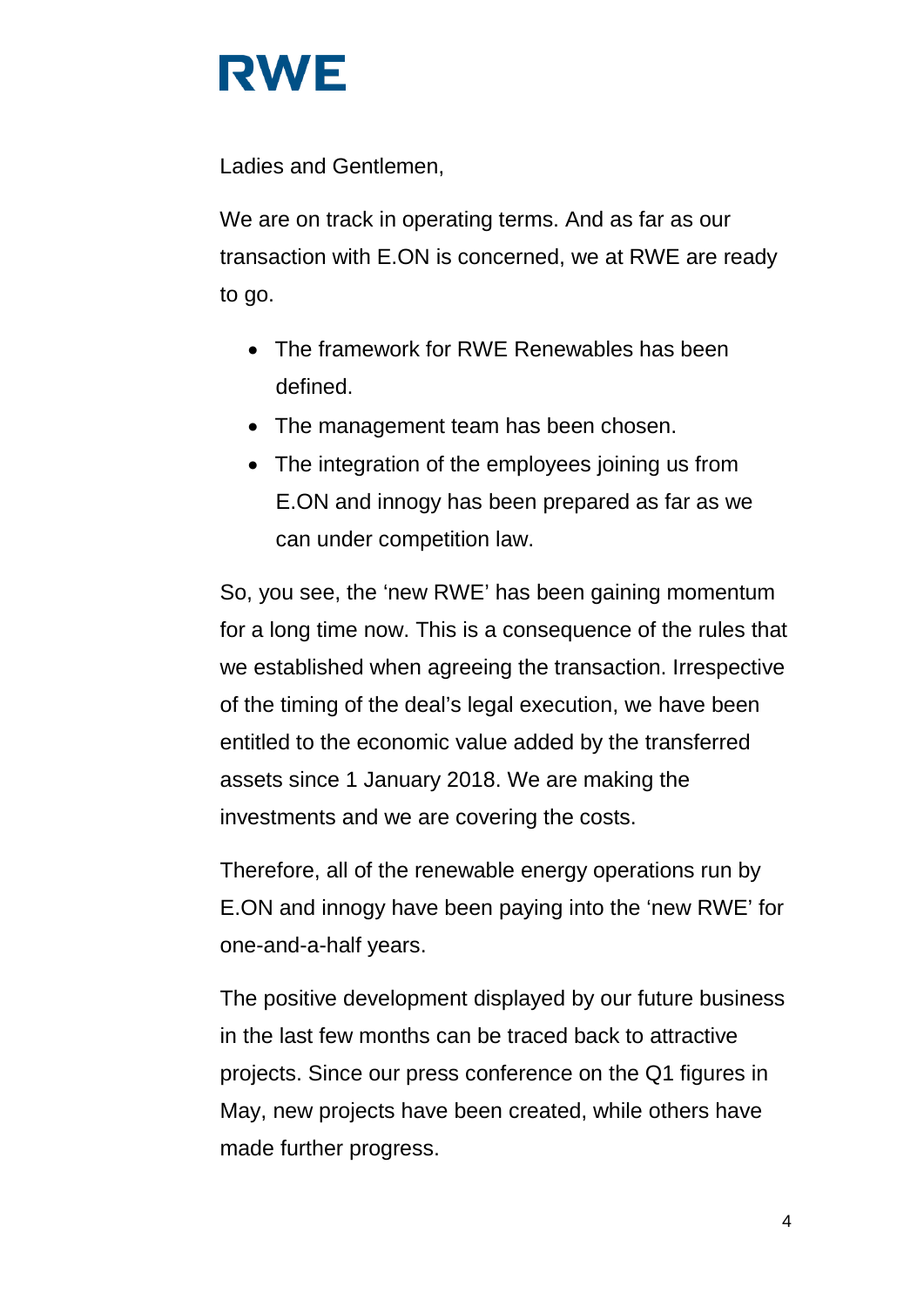Let me give you four examples:

- In April, the foundations of the Cranell onshore wind farm were cast for E.ON in the state of Texas. The wind farm will have a capacity of 220 megawatts. The 151 megawatt Peyton Creek project is also under construction in Texas. Both wind farms are scheduled to go online this year.
- As reported by many of you, E.ON and the Norwegian energy company Equinor commissioned the Arkona wind farm to the north east of the island of Ruegen. It is Germany's largest offshore wind farm and has an installed capacity of 385 megawatts.
- innogy celebrated the start of construction of its first onshore wind farm in the USA: Scioto Ridge is a 250 megawatt project in the state of Ohio. The 75 turbines are due to be connected to the grid in the fourth quarter of 2020.
- And innogy successfully concluded the approval procedure for the Eekerpolder onshore wind farm at the end of May. The 150 megawatt project is set to be built in the Dutch province of Groningen.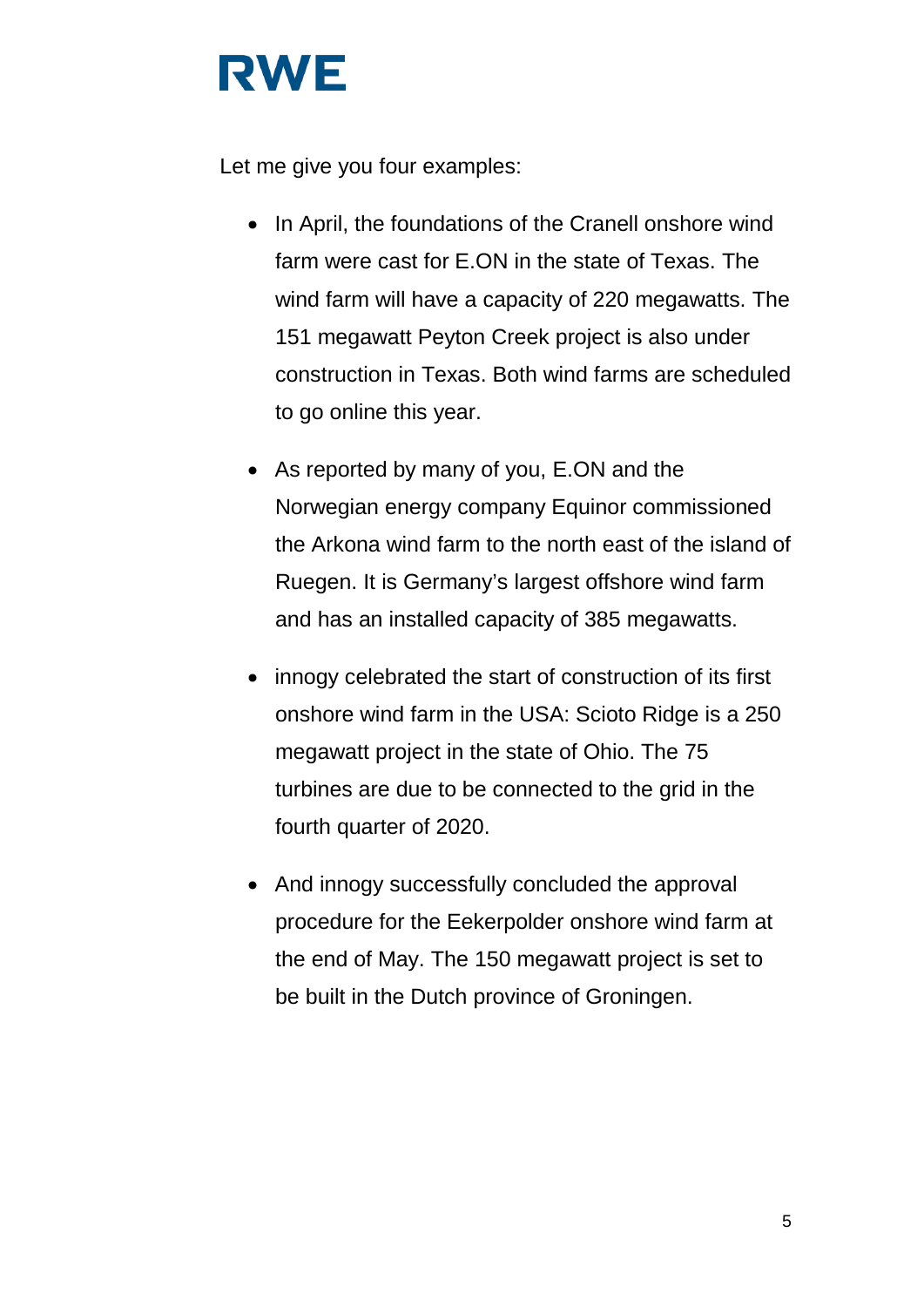These four projects alone will have a combined capacity of nearly 1.2 gigawatts. This will enable them to generate some 3.5 terawatt hours of clean energy on an annual basis. Once they replace the same amount of electricity produced by conventional techniques, these assets will achieve about 2 billion metric tons in  $CO<sub>2</sub>$  savings every year.

The good progress is thanks to our future colleagues, who currently work for E.ON or innogy and will soon join us. They are highly motivated and working hard on extremely interesting projects. They want to continue to plan and develop good facilities and earn money with them.

And this is precisely what they can do at RWE.

In the beginning, our portfolio will encompass about 9 gigawatts of renewable energy. And it will continue to grow. We will set aside a net 1.5 billion euros for this every year.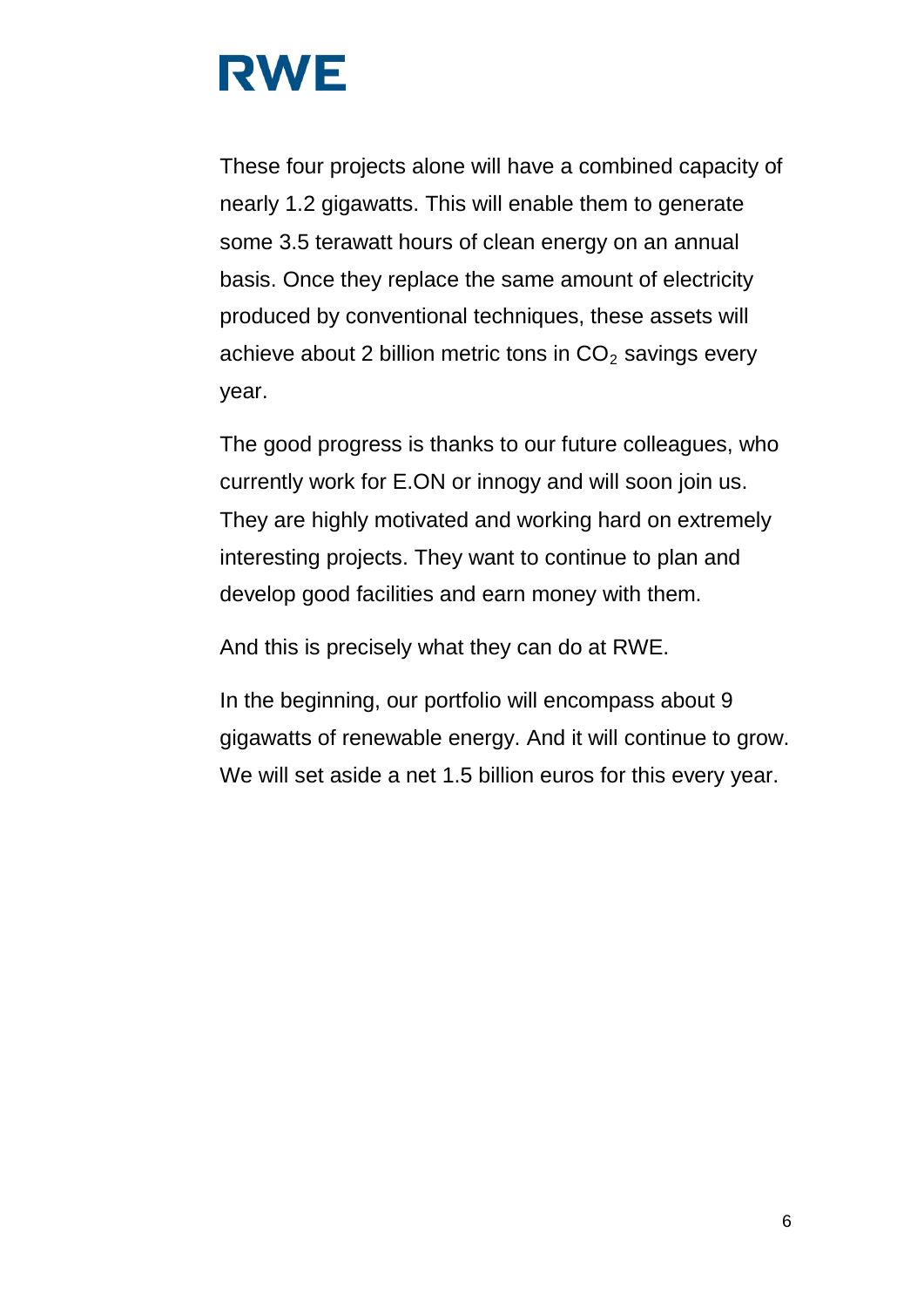Ladies and Gentlemen,

A new era will begin for RWE also in financial terms. In sum, EBITDA of the renewables activities of E.ON and innogy in the first half of 2019 totalled over 800 million euros based on figures published by the two companies last week.

This is an excellent basis for our new business, which will change RWE's earnings substantially. In the future, about 60 percent will come from renewables, 20 percent from conventional energy, roughly 10 percent from our trading business and the remaining 10 percent from our financial investments.

The market rewards RWE's clear focus on forward-looking technologies. It is greatly welcomed by investors, banks, insurance companies and rating agencies.

And now my colleague, Markus Krebber, will explain to you what the figures look like in detail.

Markus, the floor is yours.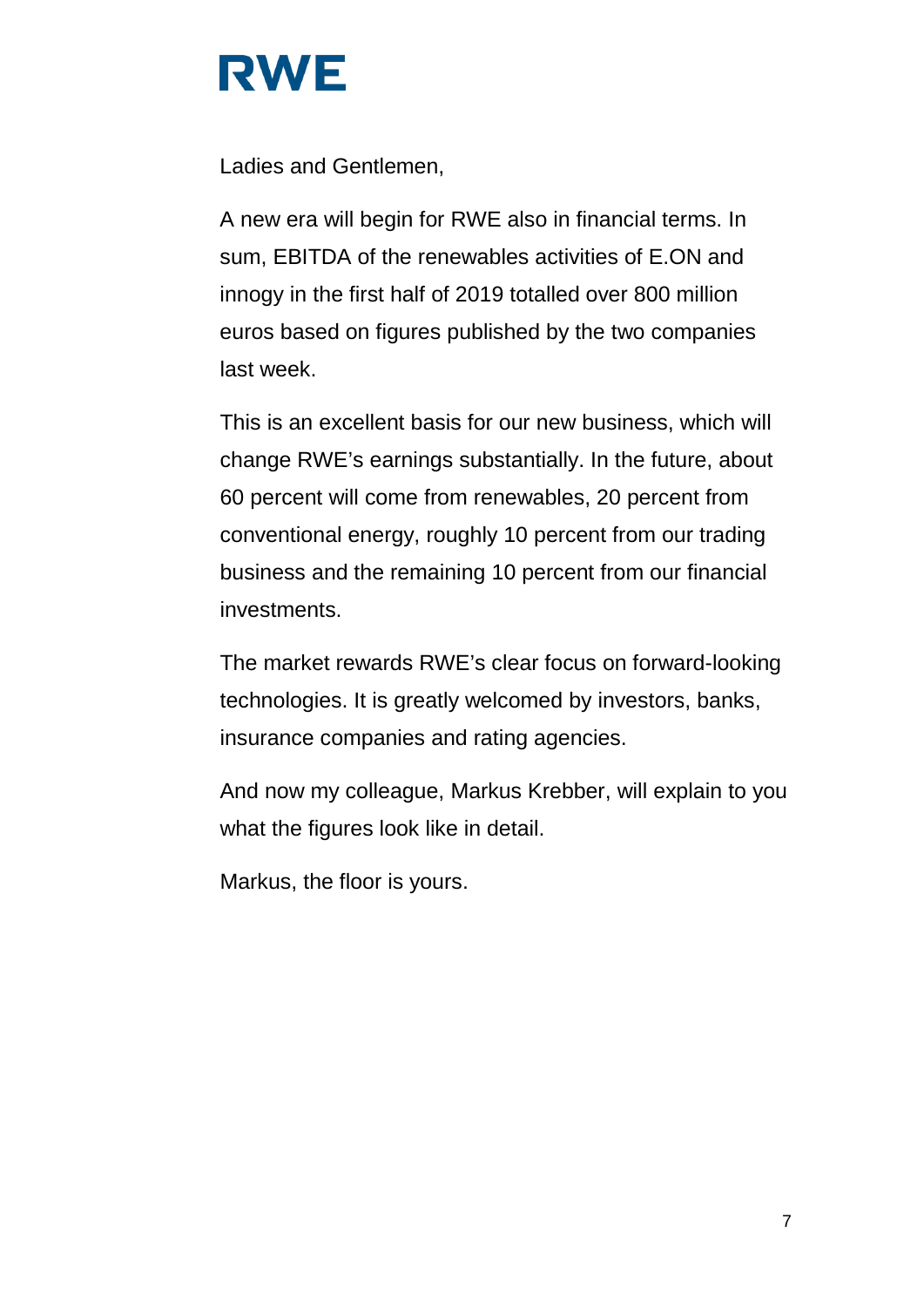

### Markus Krebber:

Ladies and Gentlemen,

Good morning from Essen from me as well.

This morning is especially good, because our figures are better than expected.

- Earnings from our trading business clearly exceeded our forecast.
- We are on schedule in conventional generation, despite the challenging framework conditions.

As Rolf Martin said, two weeks ago we were able to raise our full-year outlook for 2019 thanks to these developments.

This brings me to the economic development at the segment level:

In the first half of the year, adjusted EBIT in the Lignite & Nuclear segment totalled 172 million euros, matching the level achieved in the same period last year. Two opposing effects cancelled each other out.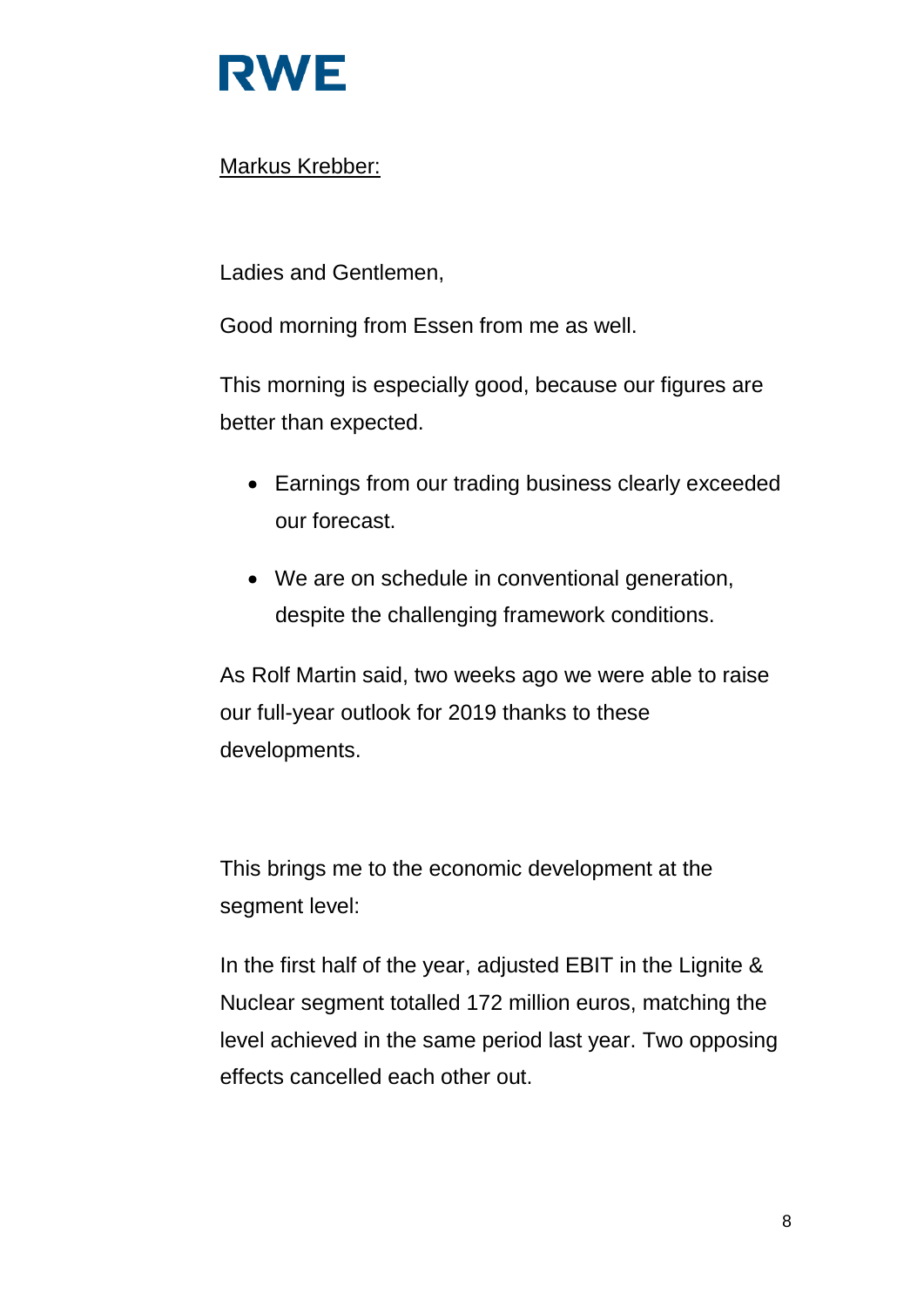On the one hand, we realised higher wholesale prices, which had a positive effect. On the other hand, we generated less electricity than in the first six months of 2018, in part due to the halt to the clearance of Hambach Forest and power plant overhauls.

We continue to expect that this segment will achieve adjusted EBITDA of between 300 and 400 million euros for the full year.

Ladies and Gentlemen,

A look at the economic situation of the lignite business reveals a complex system of opencast mines and power plants, requiring one to keep the long-term effects in mind.

During certain weeks this summer, the extremely low gas prices and higher  $CO<sub>2</sub>$  prices resulted in gas-fired power stations often generating electricity more cost-effectively than hard coal or lignite power plants.

But this is just a snapshot. Next winter, things will be entirely different, as demonstrated by the current high forward prices. In addition, Germany will exit from coal in 2022.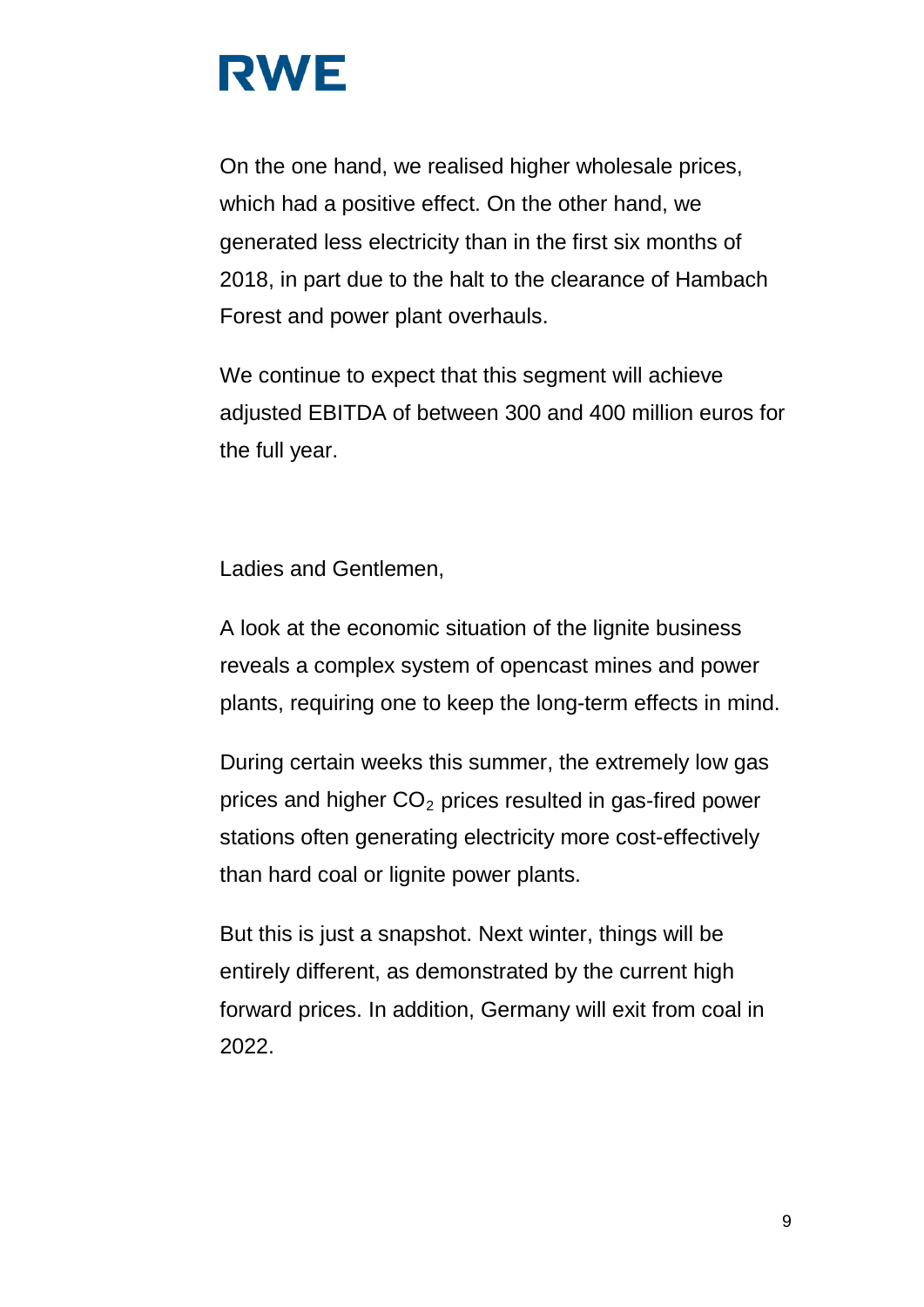Further shutdowns resulting from the German Network Agency's shutdown list and the Commission's proposals will tighten the markets even more.

This will have an impact on electricity prices. Therefore, we expect this segment to become more profitable, a view shared by many analysts.

Moving on to the European Power segment:

Here, we posted adjusted EBITDA of 99 million euros, as opposed to 196 million euros in the first half of last year. This was due to the year-on-year reduction in electricity production, weaker earnings from the commercial optimisation of power plant dispatch and the suspension of capacity payments for our UK power stations.

We confirm the outlook for this segment. However, we anticipate ending the year with adjusted EBITDA at the bottom of the forecast range of 250 to 350 million euros, owing to the weak first quarter.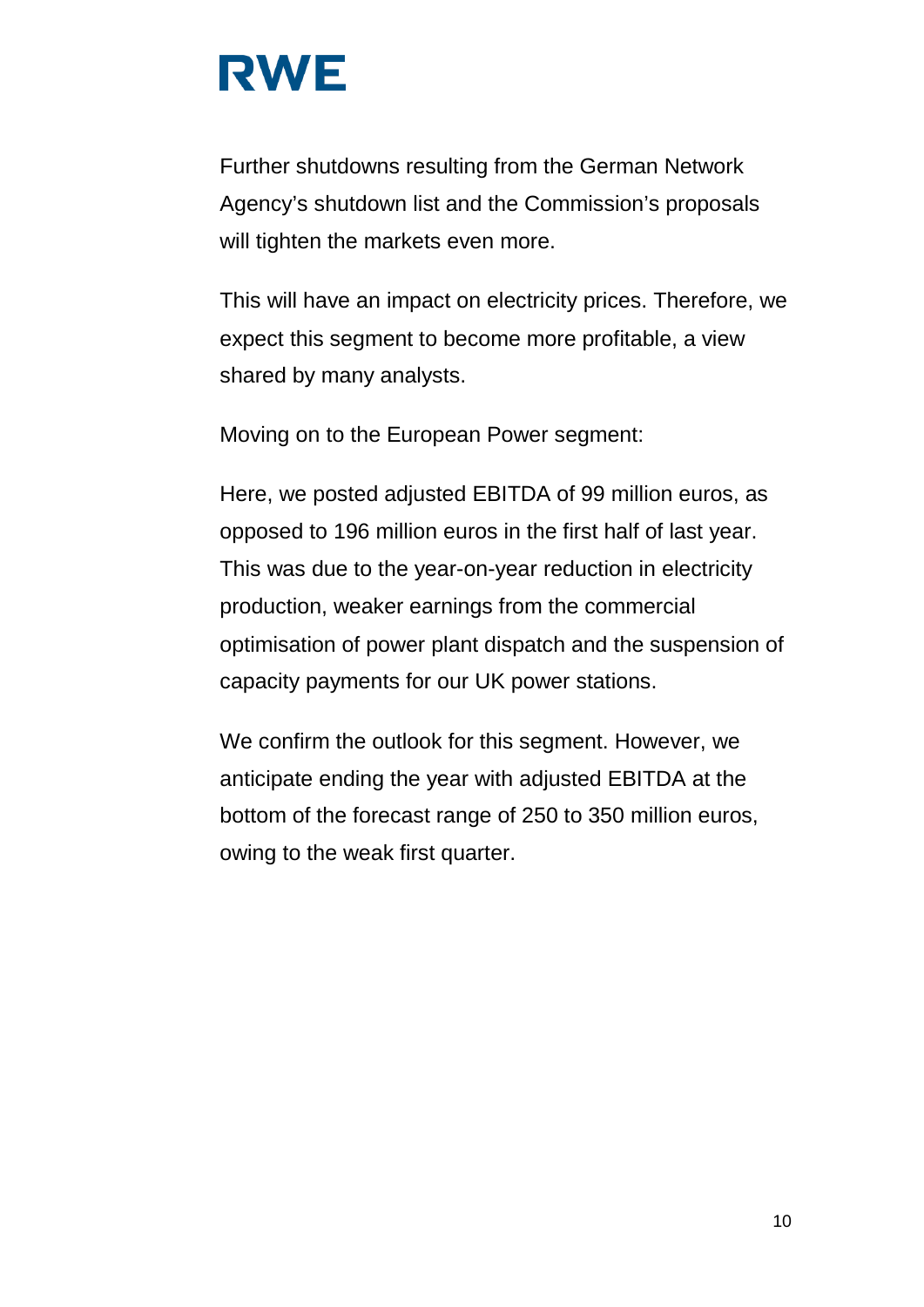Ladies and Gentlemen,

Our third segment, Supply and Trading, achieved an unusually strong result in the first half of the year, recording adjusted EBITDA of 434 million euros.

This compares to 101 million euros in the same period last year. This significant growth is primarily a consequence of an outstanding trading performance. The gas and LNG business also made a strong contribution to earnings.

Business in this segment has a tradition of being volatile. In view of the strong results in the first six months, we now expect this segment to close the year with adjusted EBITDA significantly above 300 million euros.

Our fourth segment is our financial investment in innogy SE, from which we received a dividend in the second quarter. You were given details on innogy's business performance by the company itself on Friday.

Moving on to our financial position, net debt for 'RWE stand-alone' moved within the anticipated range. At 4.7 billion euros as of the cut-off date at the end of June 2019, it was about 2.4 billion euros higher than at the end of 2018.

This was mainly due to cash outflows caused by variation margins.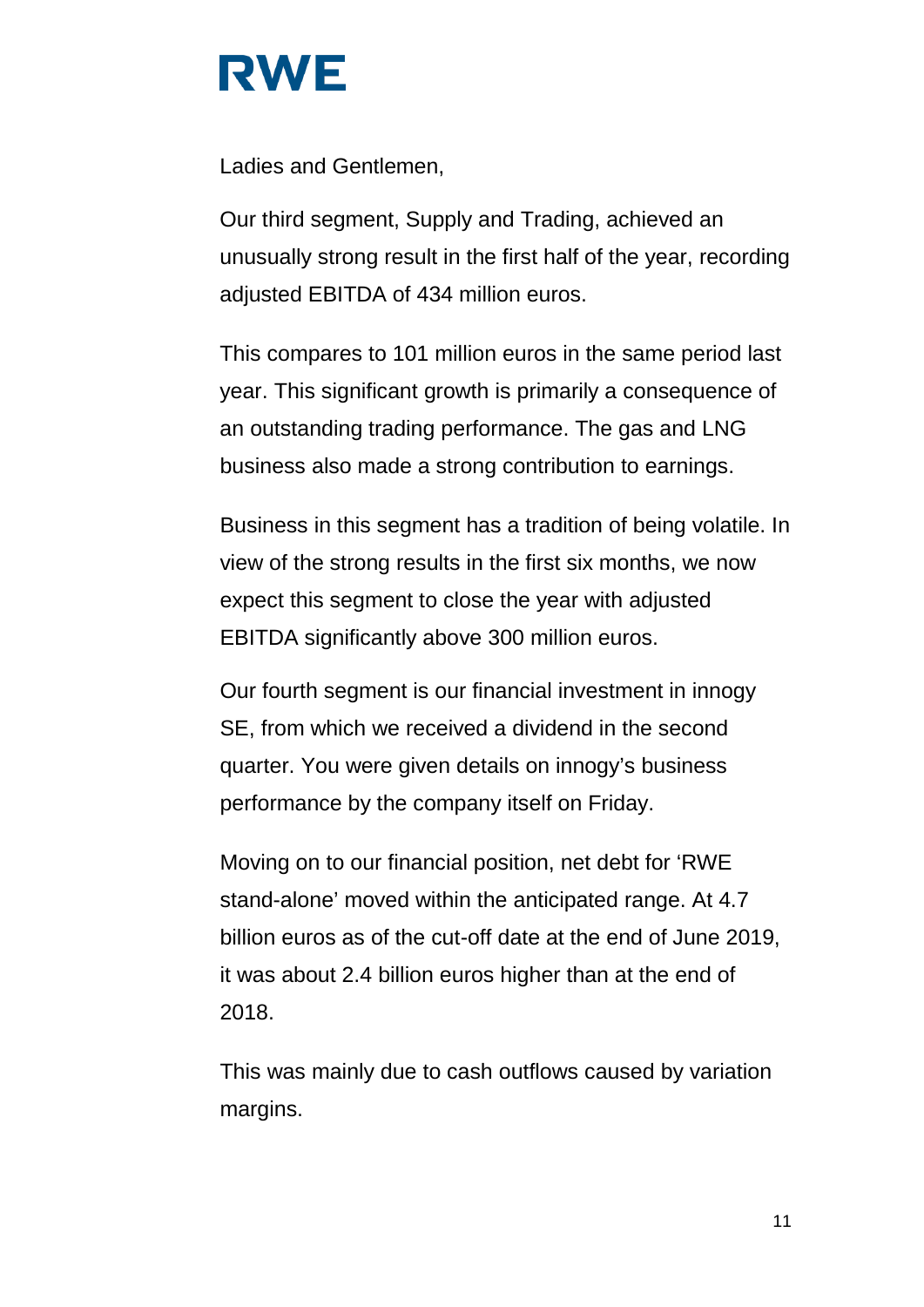In the first half of last year, changes in commodity prices led to high cash inflows from margins, resulting in an above-average decline in net debt. As expected, this effect is partially neutralising now.

Further effects stemmed from the redemption of the 750 million pound hybrid bond that was cancelled in March and higher provisions as a result of the continued decline in interest rates.

Ladies and Gentlemen,

Taking stock at the mid-year point shows that

- we are profitable in operating terms even more so than expected,
- we have resolutely reduced costs in the past,
- and we have constantly improved our financial position.

This is a very good basis from which to tackle the challenges of the future.

Having said that, I now hand over to Rolf.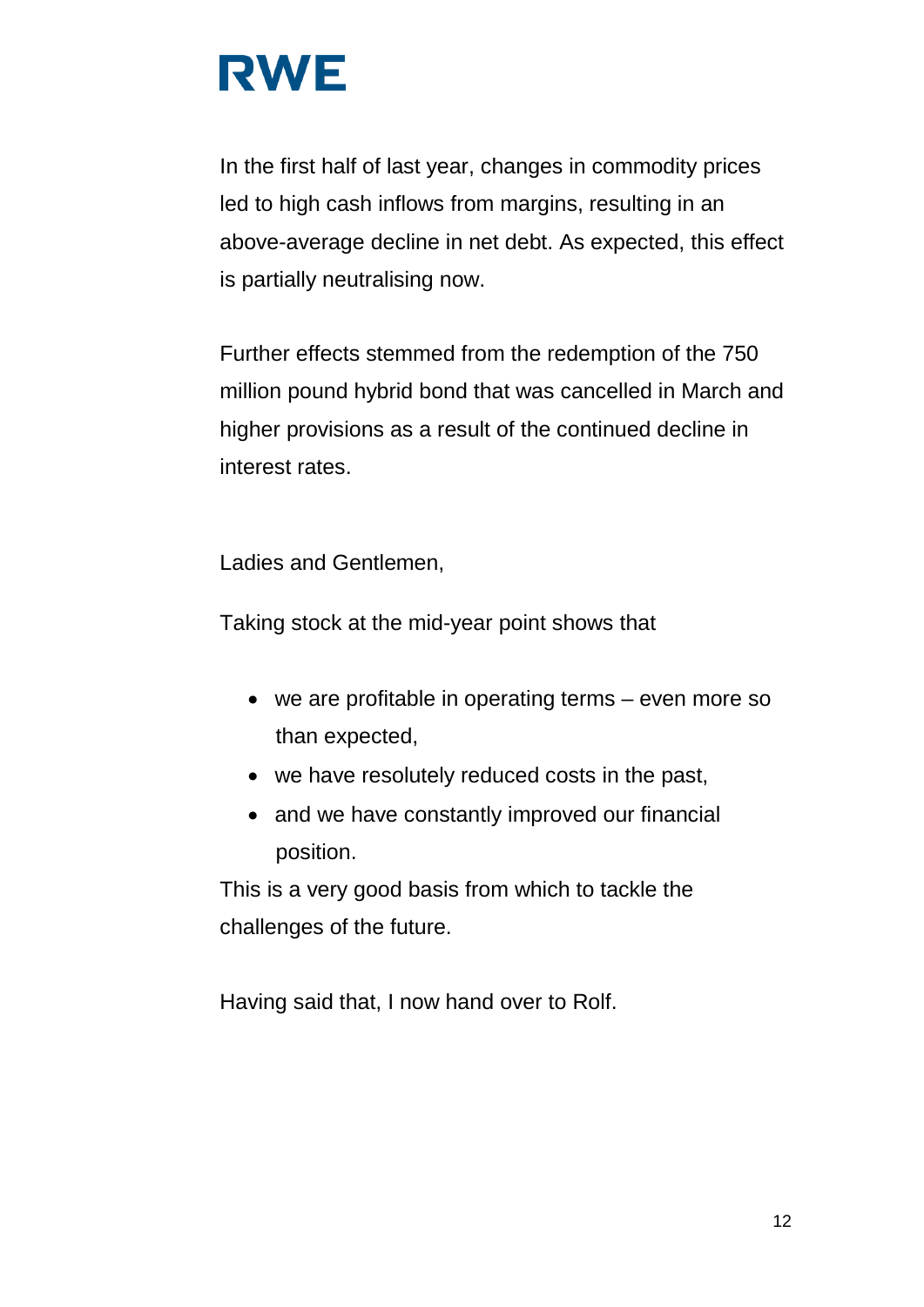

#### Rolf Martin Schmitz:

Thank you, Markus.

Ladies and Gentlemen,

Electricity is and remains the main driving force of innovation and modernisation of our time. Demand is increasing because electrification and digitisation dominate most areas of society or will do so in the future.

For example, every year the global need for energy to manufacture and use servers, networks, smartphones, etc. rises by 9 percent. The share of total energy consumption accounted for by the IT sector will amount to 3.3 percent as early as 2020, 70 percent more than in 2013

To give you another example, electrification in transport is in its early stages. It will gain considerable momentum in the coming years, driven by passenger transport with many towns and cities seeking to provide zero carbon rapid transit services.

What these two areas have in common is that they want to use clean energy. Transforming the energy system is a necessary, exciting and technically demanding task.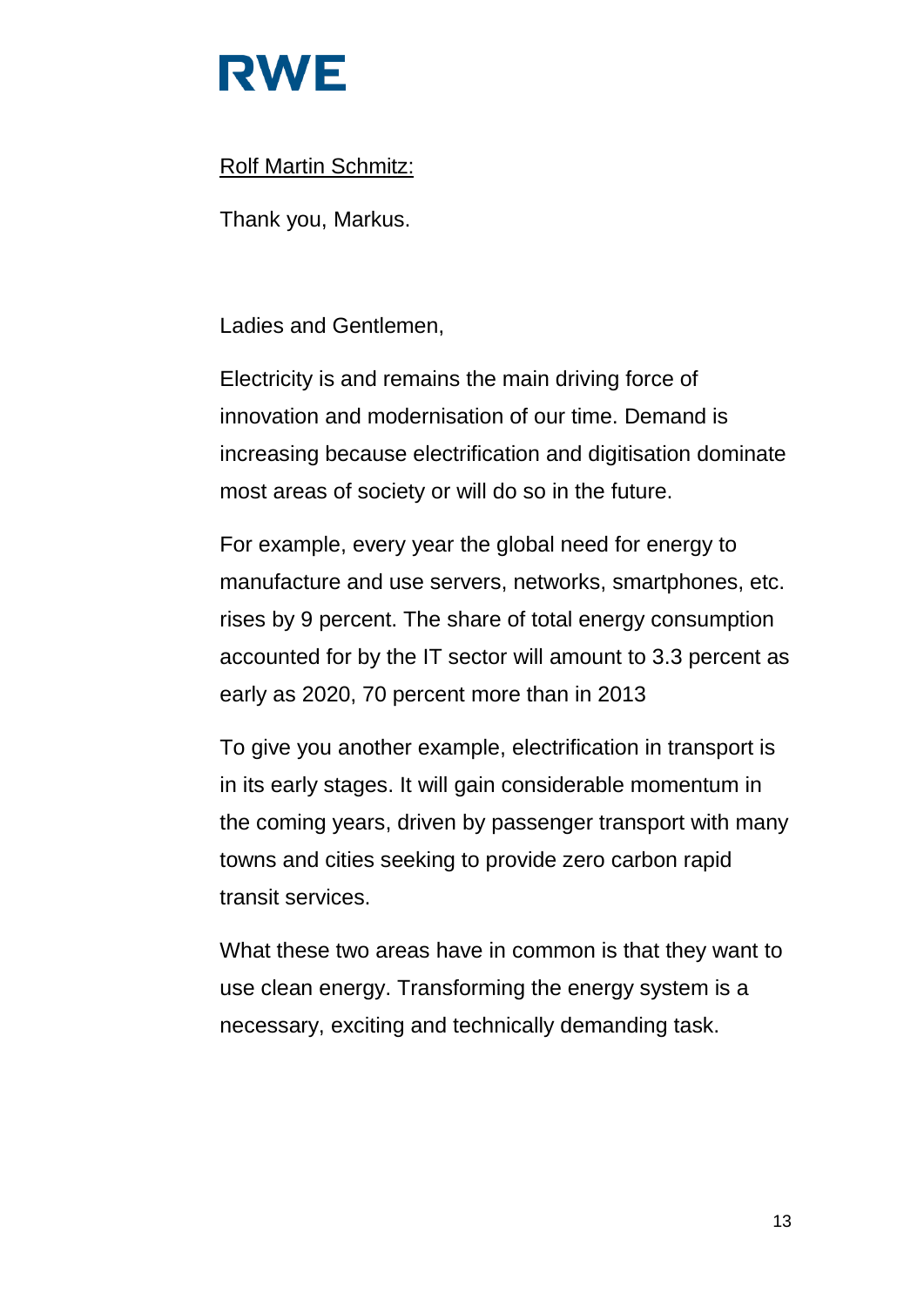It is in full swing in our core markets. Germany plans to phase out coal-based electricity generation by 2038, with the Netherlands and the UK aiming for an exit by 2030 and 2025.

However, each of these countries has a very different starting point, and can therefore not be compared to each other. Germany's goal of phasing out coal by 2038 is extremely ambitious given that we will also be exiting from nuclear. To survive as an industrial hotspot, Germany must maintain a reliable and competitive supply of electricity.

Just replacing coal with renewables will not get the job done. Thousands of kilometres of new power grids and new storage techniques are also required.

And where do we stand today?

In the first half of the year, renewables covered 44 percent of the electricity consumed in Germany. This is a substantial increase, as in the first six months of 2018, the share amounted to 39 percent. The energy transition is making inroads.

However, if Germany wants to achieve the goal set by the government of generating enough electricity from renewables to cover some 65 percent of consumption by 2030, the sector will have to expand a lot more.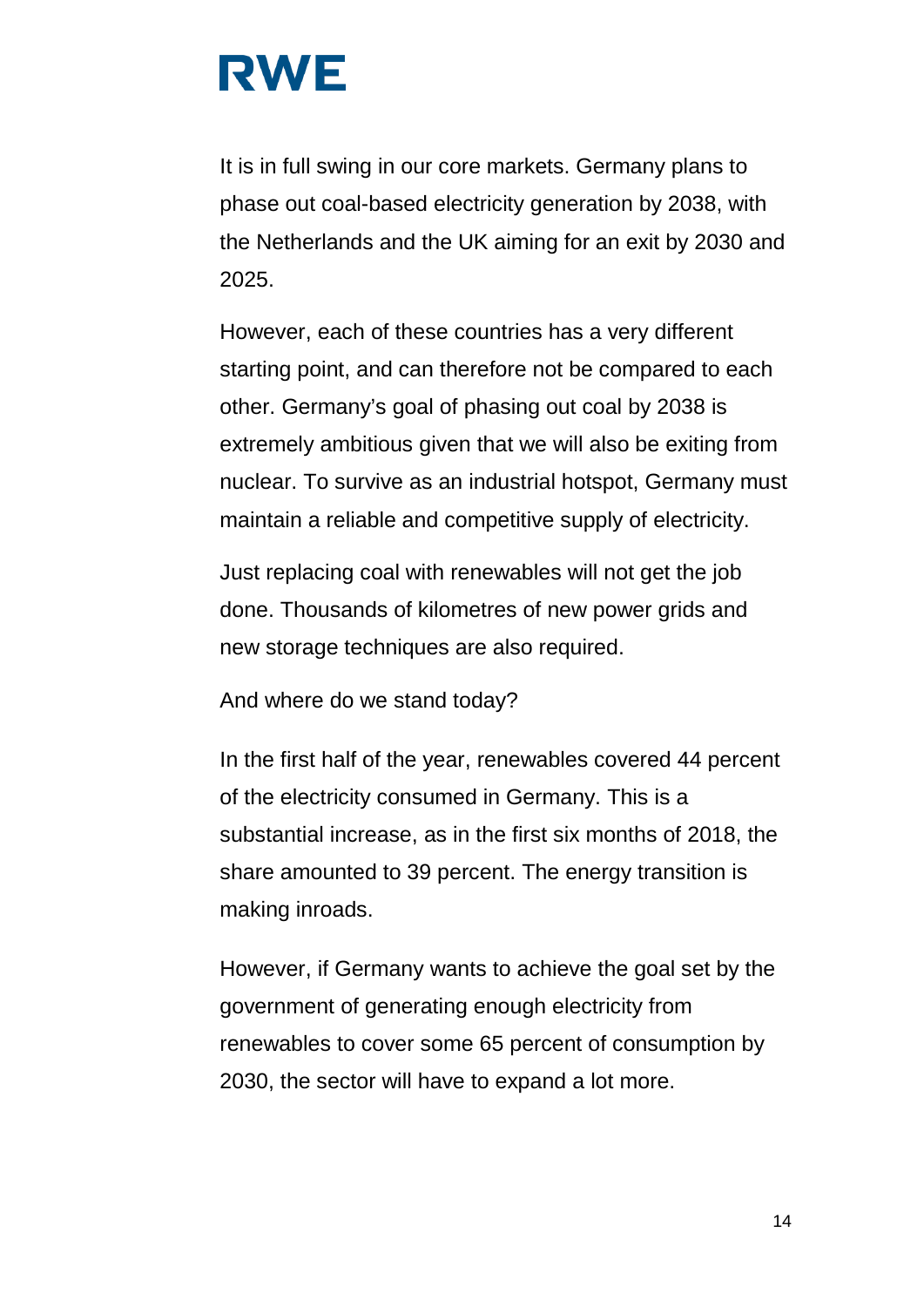This sounds simple, but it soon becomes complicated when put into practice. This always happens whenever a strong will clashes with strong individual interests.

Construction of new onshore wind turbines in particular is now often limited.

No more than 88 onshore wind turbines were built in the first half of 2019 in Germany. This was the lowest number of new builds since 2000. Based on estimates by the German Wind Energy Association, the expansion of onshore wind capacity in 2019 will total 1,500 megawatts. In 2017, the record year, this figure stood at 5,300 megawatts.

It takes too long to plan, build and commission new turbines. This scares off investors. But the situation will not improve without better and more effective framework conditions.

These factors must also be taken into account in the widespread and heated public debate on the path to follow into the renewables era. This is what will expedite the process.

The goal is clear: reduce greenhouse gases as significantly and quickly as possible. This is what the majority of society wants. RWE is also pursuing this goal and supports both national and international climate protection targets.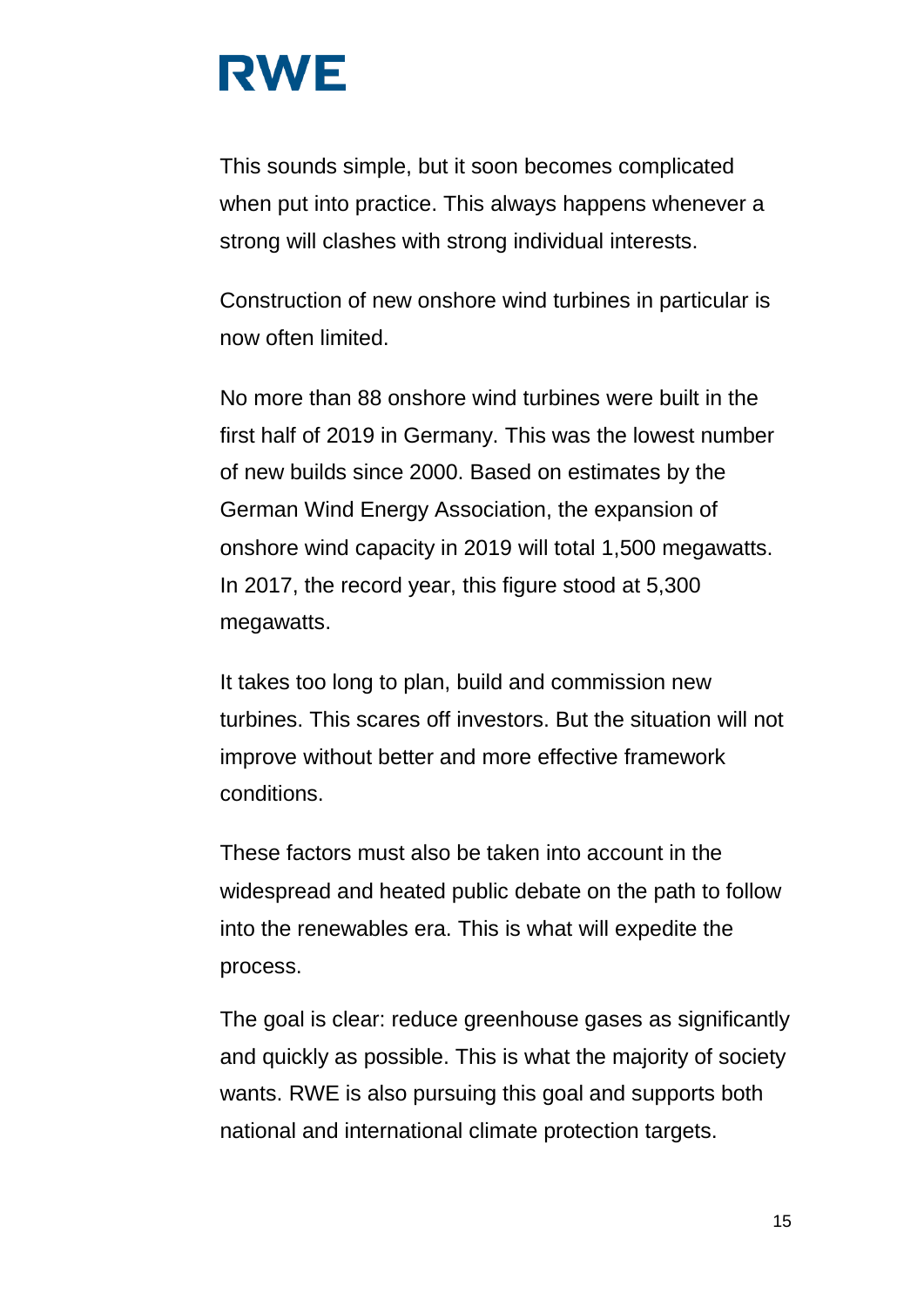However, the energy transition will not benefit from competition for the most radical subsidy. What is useful is to focus on what is feasible and to implement that both resolutely and quickly. Switching off stations alone will not get the job done. You have to switch something else on in exchange.

Ladies and Gentlemen,

Besides the expansion of renewable energy, industrial scale storage technologies are indispensable to the energy transition. One project that RWE is working on is called StoreToPower.

We intend to work with partners to test a heat storage facility based on liquid salt in the Rhenish lignite mining region. The storage unit uses electricity from renewable sources to heat molten salt to temperatures of up to 560 degrees Celsius. The resultant heat is then converted to steam, which is used to generate electricity.

We intend to use our existing infrastructure for the storage project, which will involve converting one of our power stations. The German economics ministry recently placed StoreToPower on the list of the 20 best projects qualifying for the Real-life Laboratories for the Energy Transition subsidy programme.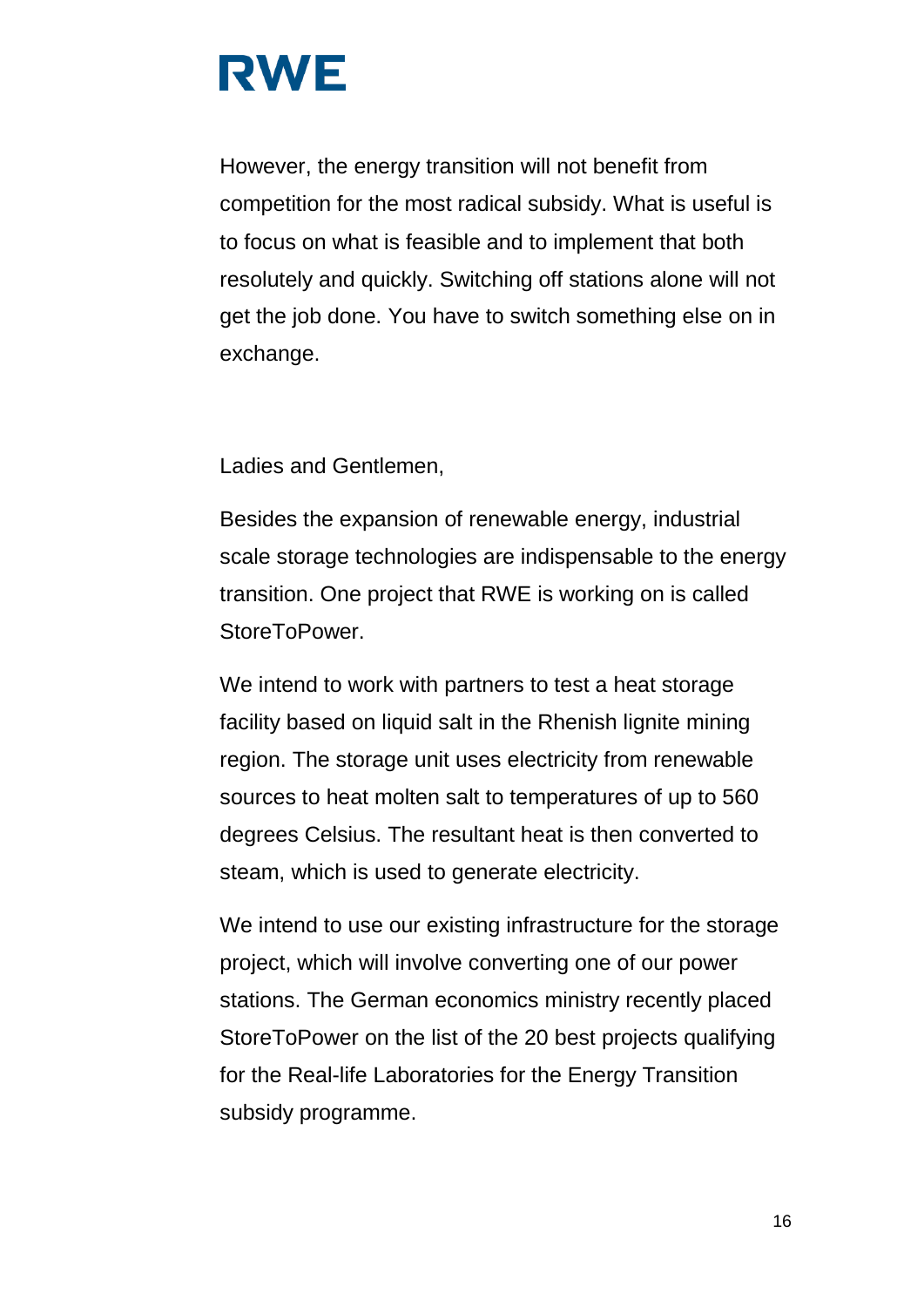This represents a huge success for RWE Power, which is extremely dedicated to forward-looking projects. Through StoreToPower, we want to play an active and leading role in developing storage technologies.

Ladies and Gentlemen,

Hydrogen is also high on our list of priorities. It is an element of the future especially because it is an energy source and commodity which can contribute to achieving substantial reductions in carbon emissions, for instance in freight and passenger transport and industry.

RWE has joined forces with high-profile partners to carry out the GetH2 project, which aims to combine all aspects of generation, storage, utilisation and transport of green hydrogen.

The main task is to build a Power-to-Gas facility in Lingen, which will have a capacity of 105 megawatts. The objective here is to convert excess electricity from renewable sources of energy to 'green hydrogen'.

Although it did not advance to the top 20 real-life laboratories in the first round, we will continue to forge ahead.

We initiated a feasibility study for a similar project.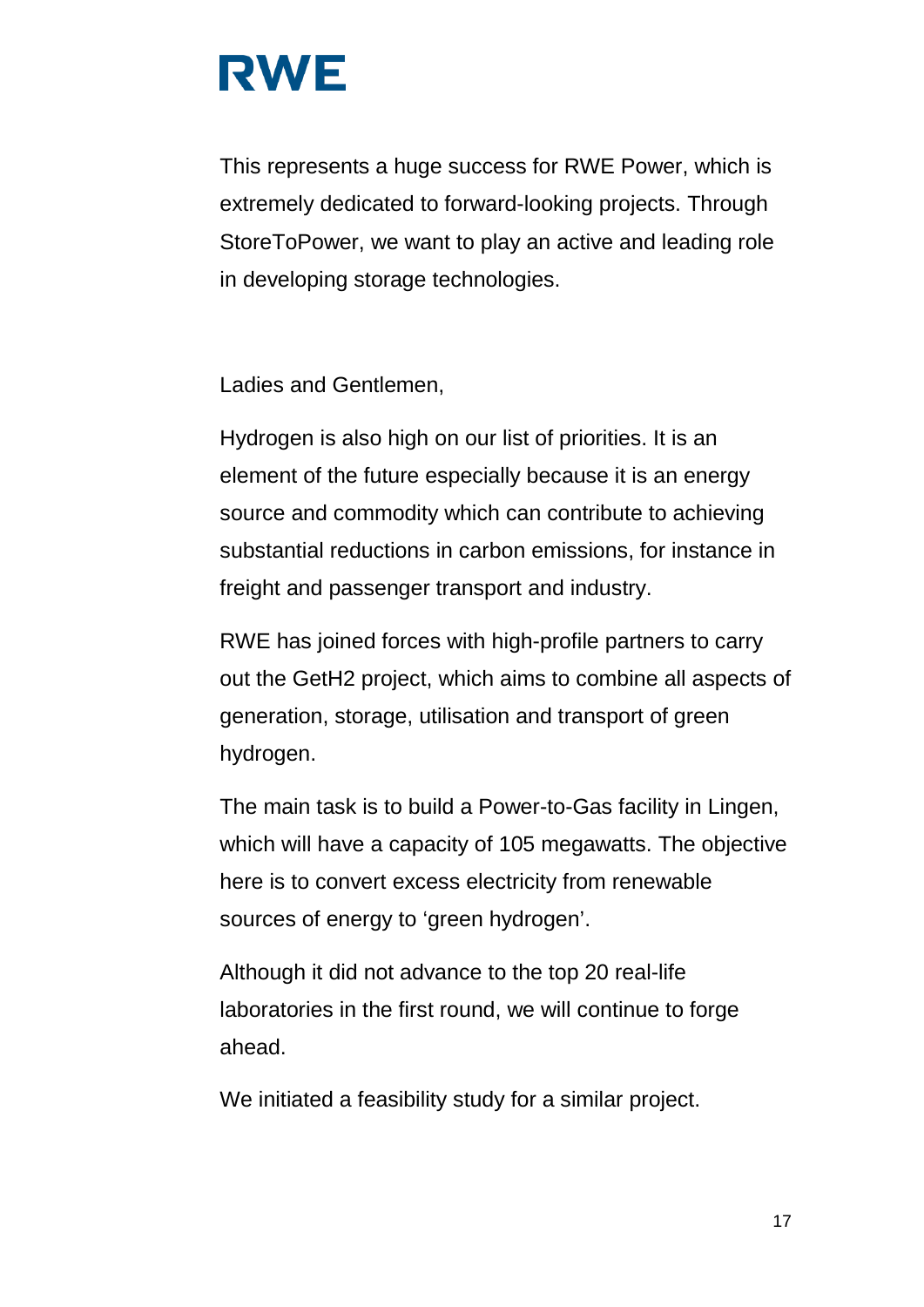In partnership with innogy, we plan to build a facility with a capacity of up to 100 megawatts on the premises of RWE's Eemshaven power station in the Dutch province of Groningen, in order to produce large amounts of green hydrogen using wind energy.

This requires market conditions that enable the technologies to be competitive in the end. What is good for the climate must also be good for the company. Politicians have recognised this and rightly intend to move faster in this area.

Ladies and Gentlemen,

In Germany, the energy sector has come along much farther than other branches of industry when it comes to reducing carbon emissions. We will achieve the goals for 2020 and probably even exceed them. There is still a lot of room for improvement in other areas.

 $CO<sub>2</sub>$  pricing outside of the EU ETS may be helpful here, because the climate targets can only be achieved if sectors such as transport, buildings and business contribute to reducing carbon emissions outside of the Emissions Trading System much more than before.

A  $CO<sub>2</sub>$  price alone is not a panacea.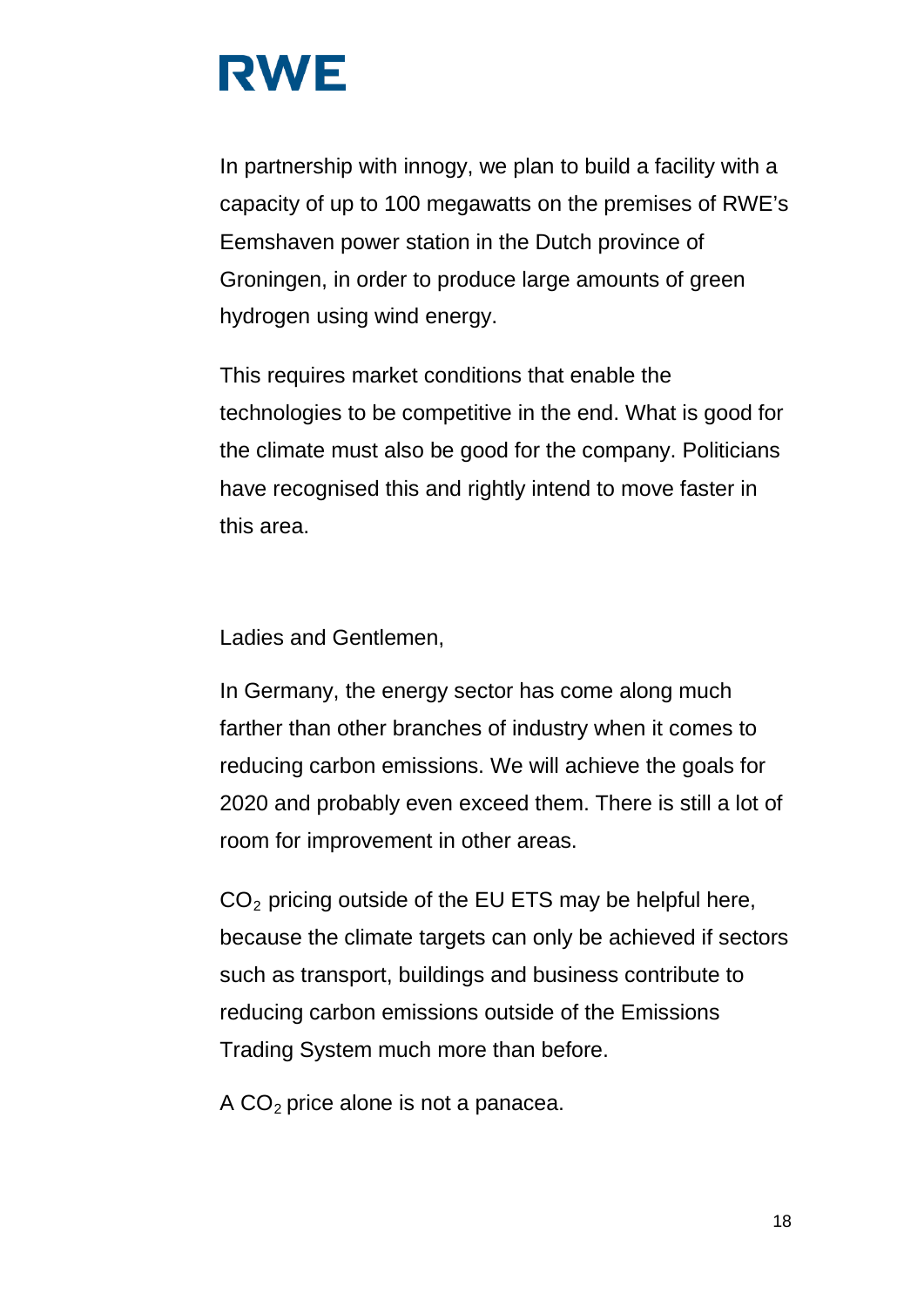Incentives and a push for innovative technologies paying into decarbonisation are also necessary, for instance in sector coupling.

At RWE, we have reduced our greenhouse gas emissions consistently. We lowered our annual carbon dioxide emissions by 60 million metric tons from 2012 to 2018. This represents a drop of 34 percent and equals the total annual emissions of 30 million cars. Last year, this accomplishment made us one of the front-runners among industrial groups listed on the DAX.

Admittedly, we have a high baseline.

However, our specific carbon emissions will continue to drop in the coming years. The proposal of the Growth, Structural Change and Employment Commission will make a further contribution to this. It maps out the ambitious path towards the transformation of the energy system. This path will demand a lot of RWE, but we are ready to take on this challenge.

Talks with the government about the proposals regarding the lignite business, which are very important to RWE, are underway. We hope that they soon lead to tangible results that ensure planning certainty for our company, our employees and the affected regions.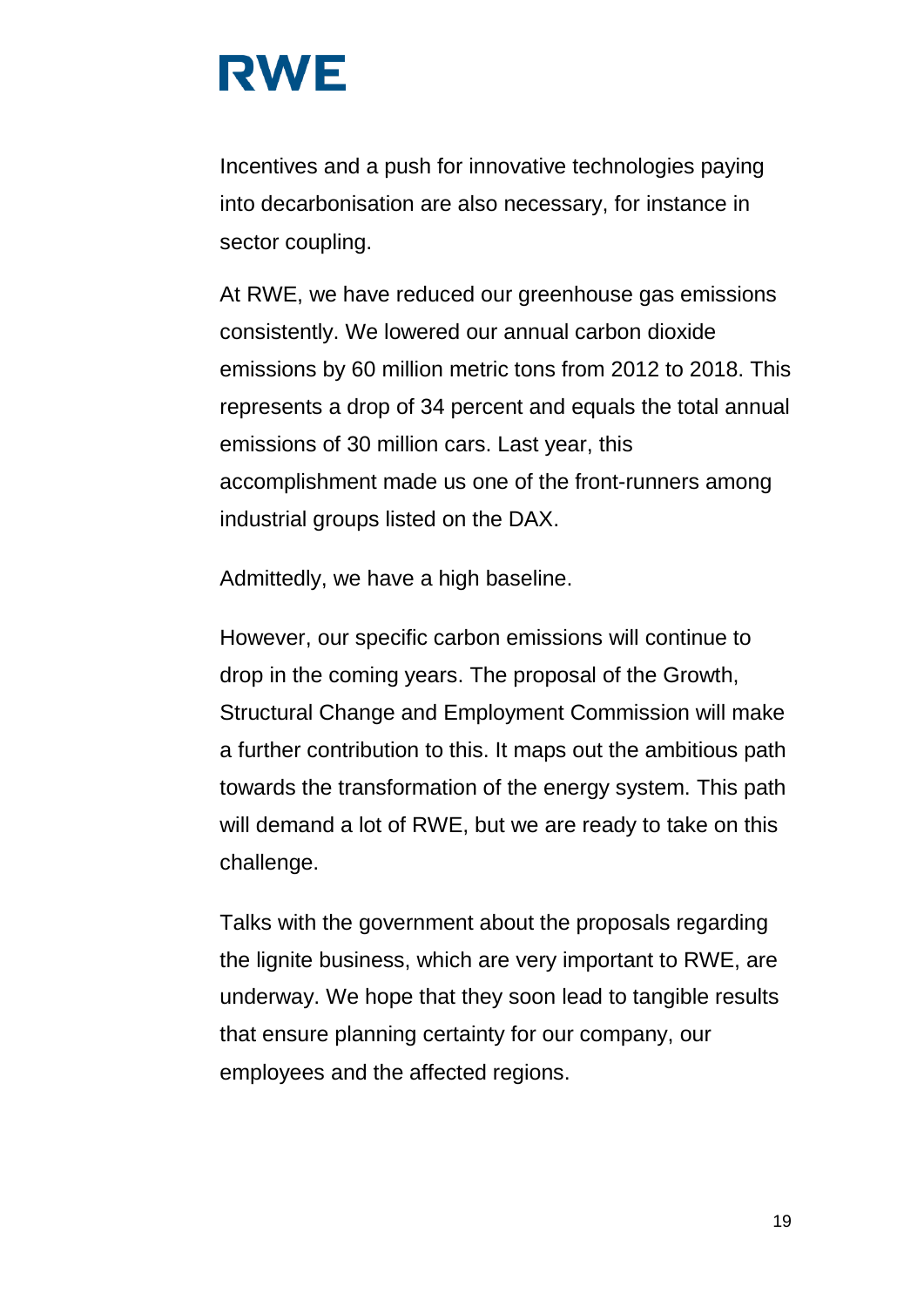The Commission has succeeded in establishing consensus among environmental activist groups, the scientific community, trade unions, the country's regions, industry and further stakeholder groups regarding the coal phaseout in Germany. This is a great accomplishment, which all parties involved should seek to implement without making any changes to it.

Ladies and Gentlemen,

Those who want to clear hurdles must trust in their strengths. In Germany and Europe, inventive spirit and engineering prowess definitely rank among them.

As demonstrated by RWE, innovation is born whenever one is courageous enough to try and shape things in a suitable environment.

- We are working to the best of our ability to ensure clean and secure electricity production.
- We are doing this with great determination and full of optimism.
- To accomplish this, we are drawing on our full potential, from the talent of our employees to billions in investments in renewables and energy storage.

I hope that the energy transition also benefits from this confidence.